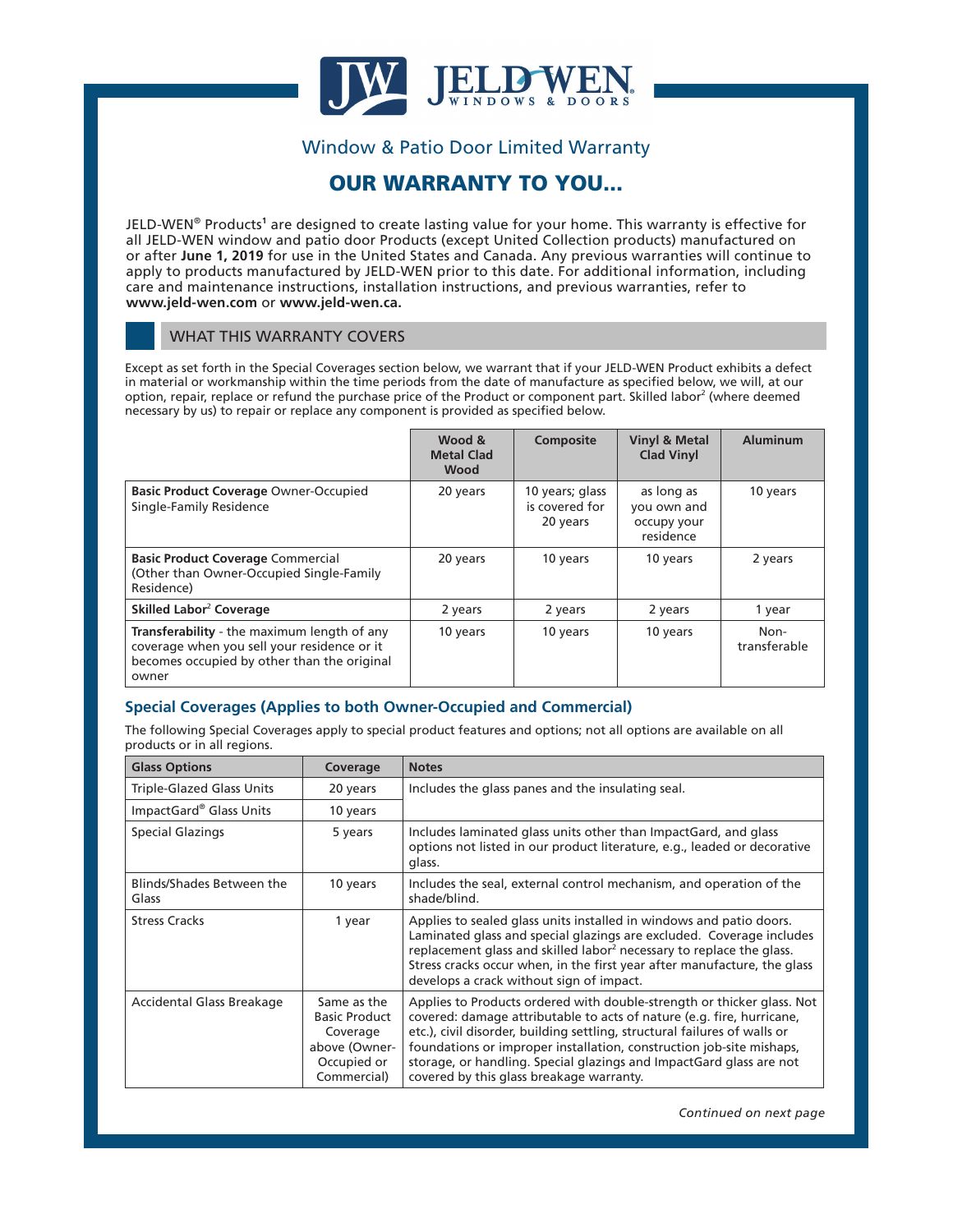## **Special Coverages (continued)**

| <b>Finish Options</b>                                                       | Coverage                                                                                         | <b>Notes</b>                                                                                                                                                                                                                                                                                                                                                                                                                                     |
|-----------------------------------------------------------------------------|--------------------------------------------------------------------------------------------------|--------------------------------------------------------------------------------------------------------------------------------------------------------------------------------------------------------------------------------------------------------------------------------------------------------------------------------------------------------------------------------------------------------------------------------------------------|
| Finish on Metal Clad<br><b>Exteriors</b>                                    | AAMA 2605: 30 years<br>AAMA 2603/2604: 10<br>vears<br>Anodized: 5 years                          | Coverage is for peeling, checking, cracking, or exhibiting excessive chalk, fade<br>or color change <sup>3</sup> . Clad products installed within one mile of a salt-water source<br>(for example, an ocean or salt lake) or other corrosive environment require<br>additional and specific maintenance requirements. Refer to our full care and<br>maintenance instructions.                                                                    |
| Factory Interior Finish on<br><b>Wood Products</b>                          | 1 year                                                                                           | Coverage is for peeling, checking, or cracking. Should the factory interior finish<br>be proven defective within this time period, we will at our option, replace<br>or refinish the component or product, or offer a refinish credit up to \$50 per<br>opening for windows or \$100 per opening for patio doors. This coverage applies<br>to factory-applied finish coat options only; standard factory-applied primer is<br>not a finish coat. |
| Colored and Laminated<br>Surfaces on Vinyl and<br><b>Composite Products</b> | 10 years                                                                                         | Coverage is for peeling, blistering, or flaking, and excessive color change <sup>3</sup> . This<br>coverage does not extend to discoloration, polish, surface damage, or alteration<br>caused by the use of natural or chemical solvents or an environmental factor<br>causing such damage.                                                                                                                                                      |
|                                                                             |                                                                                                  |                                                                                                                                                                                                                                                                                                                                                                                                                                                  |
| <b>Other Special Coverages</b>                                              | Coverage                                                                                         | <b>Notes</b>                                                                                                                                                                                                                                                                                                                                                                                                                                     |
| AuraLast <sup>®</sup> Protection for<br><b>Wood Products</b>                | Owner-Occupied<br>Single-Family<br>Residence: as long as<br>you own and occupy<br>your residence | Coverage is for wood decay and/or termite damage in pine wood components.<br>Warranty coverage outside Canada, the contiguous 48 states and Alaska is<br>contingent upon approval from the JELD-WEN Customer Care Department.<br>Please contact us.                                                                                                                                                                                              |
|                                                                             | Commercial: 20 years                                                                             |                                                                                                                                                                                                                                                                                                                                                                                                                                                  |
| <b>Custom Fiberglass Door</b><br>Slabs                                      | As long as you own<br>and occupy your<br>residence                                               |                                                                                                                                                                                                                                                                                                                                                                                                                                                  |
| Factory Prefinish on<br><b>Custom Fiberglass Doors</b>                      | 10 years                                                                                         | Should the factory prefinish be proven defective, we will at our option refinish<br>the door or pay up to \$350.00 per opening to the current owner.                                                                                                                                                                                                                                                                                             |
| <b>Electric Operators</b>                                                   | 1 year                                                                                           | Coverage includes replacement parts and skilled labor necessary to replace the<br>operator for one year.                                                                                                                                                                                                                                                                                                                                         |

## HOW TO GET ASSISTANCE

If you have a problem with your JELD-WEN Product, contact the dealer/distributor or contractor from whom you purchased your product or contact us directly:

|         | In the United States:                                                                                     | In Eastern Canada:                                                                            | In Western Canada:                                                                  | In Ontario Canada:                                                                 |
|---------|-----------------------------------------------------------------------------------------------------------|-----------------------------------------------------------------------------------------------|-------------------------------------------------------------------------------------|------------------------------------------------------------------------------------|
| Mail:   | <b>JELD-WEN Customer Care</b><br><b>Attn: Warranty Claims</b><br>P.O. Box 1329<br>Klamath Falls, OR 97601 | JELD-WEN Service Dept<br>90, rue Industrielle<br>Saint-Apollinaire, Quebec,<br>Canada GOS 2EO | JELD-WEN Service Dept<br>550 Munroe Avenue<br>Winnipeg, Manitoba,<br>Canada R2K 4H3 | JELD-WEN Service Dept<br>90 Stone Ridge Road<br>Vaughan, Ontario<br>Canada L4H 3G9 |
| Phone:  | 888-JWHelpU<br>888-594-3578                                                                               | 800-463-1930                                                                                  | 888-945-5627<br>204-668-8230                                                        | 800-440-2714<br>905-265-5700                                                       |
| Fax:    | 800-436-5954                                                                                              | 888-998-1599                                                                                  | 204-663-1072                                                                        | 905-265-5704                                                                       |
| E-mail: | jeldwenwarranty@jeld-wen.com                                                                              |                                                                                               | wpgservice@jeld-wen.com                                                             |                                                                                    |
| Web:    | www.jeld-wen.com/contact-us                                                                               | www.jeld-wen.ca/contact-us                                                                    |                                                                                     |                                                                                    |

We can respond quickly and efficiently if you provide the following: a) product identification (from the original order/invoice, spacer code, permanent label, or the window identification number found on corner of glass), b) how to contact you, c) the address where the product can be inspected, and d) a description of the apparent problem and the product (photographs are helpful).

#### **What We Will Do…**

Upon receiving your notification, we will send out an acknowledgement within three business days to the contact, which you have provided. We will investigate your claim and will begin to take appropriate action within 30 days after receipt of notification. If your warranty claim is denied, we may charge an inspection fee for an onsite inspection that is required or requested by you.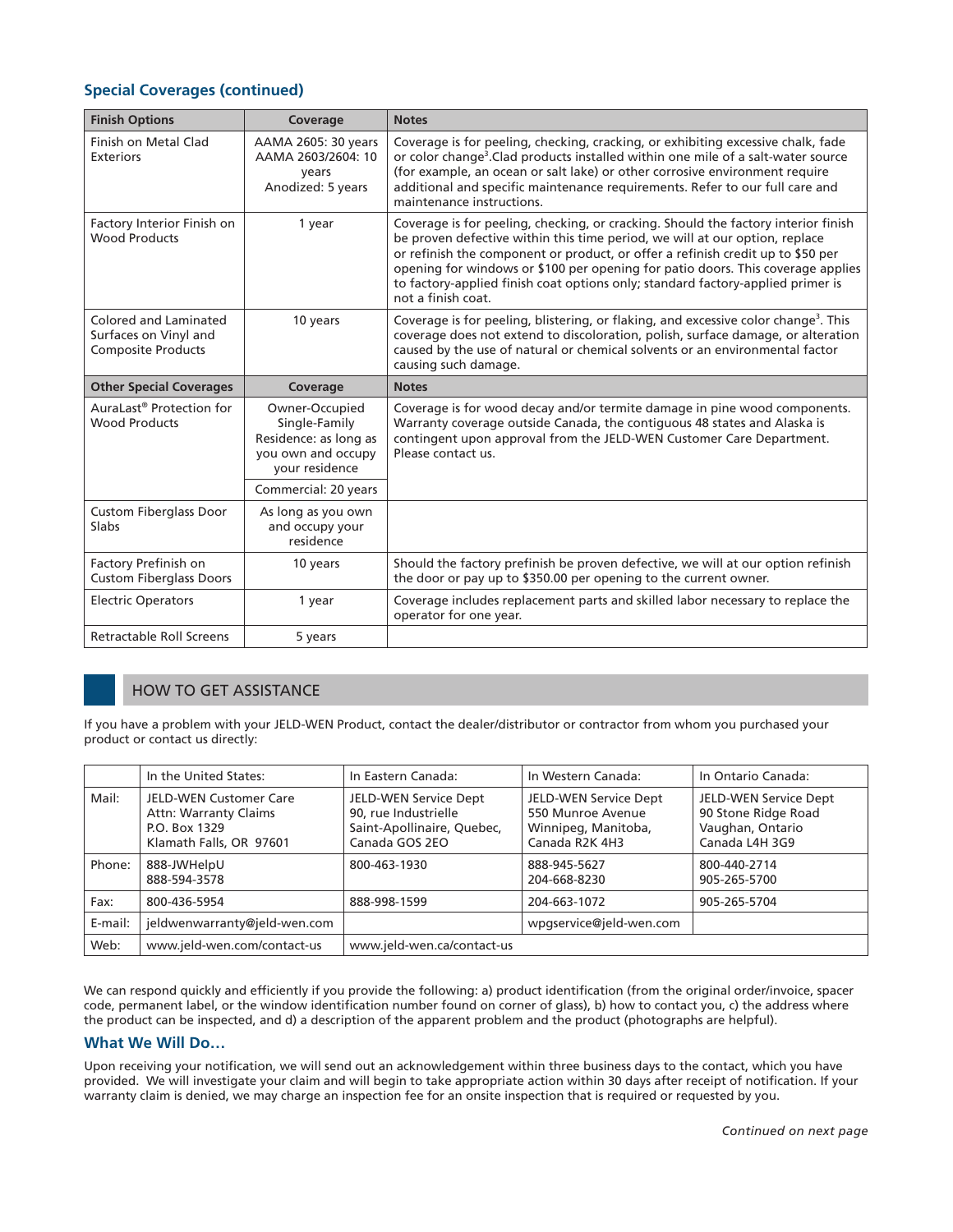#### HOW TO GET ASSISTANCE (CONTINUED)

If your claim is approved, and we choose to repair or replace the product or a component of the product, the replacement product/ component will be provided in the same specification as the original product or its nearest equivalent current product. Replacement components/products are warranted for the balance of the original product warranty or 90 days, whichever is longer.

**Product Purchase Date:** 

**Order Number: \_\_\_\_\_\_\_\_\_\_\_\_\_\_\_\_\_\_\_\_\_\_\_\_\_\_\_\_\_\_\_\_**

If the claimed nonconformity is warp of a door slab, we may defer repairing or replacing the door slab for a period up to twelve (12) months from the date of claim. It is not uncommon for a temporary warp condition to occur as the door slab adjusts to local humidity and temperature conditions. This deferral will not be counted against the warranty period.

# WHAT THIS WARRANTY DOES NOT COVER

JELD-WEN is not liable for damage, product failure or poor product performance due to:

- Normal wear and tear, including normal wear and tear of weatherstrip; natural weathering of surfaces. Variance in color or texture of natural wood parts, and natural tarnishing of copper cladding are not considered defects.
- Normal wear and tear to hardware and naturally occurring changes to hardware finishes (e.g., corrosion or tarnishing).
- Exposure to chemicals (e.g. brick wash) or a harsh environment (e.g. salt spray or airborne pollutants) unless otherwise stated above.
- Misuse, abuse or failure to properly finish and provide maintenance.
- Alteration or modification of the Product (e.g. customer applied tints or films, paint finishes, security systems).
- Any cause beyond the reasonable control of JELD-WEN (e.g. fire, flood, earthquake, other acts of nature, and acts of third parties outside of our control).
- Failure to provide an adequate overhang for fiberglass doors; damage caused by extreme temperature buildup where storm doors are present. For general guidelines, see our "Appropriate Protection for Exterior Doors" in our product literature or at www.jeld-wen.com/ resources; for specific information pertaining to your structure, consult your contractor or other building professional.
- Improper installation not in conformance with JELD-WEN installation instructions (note: see www.jeld-wen. com for current installation instructions); operational problems and problems related to water and/or air infiltration/leaking as a result of improper installation or flaws in building design or construction.
- Installation into a condition that exceeds product design standards and/or certified performance specifications and/or is not in compliance with building codes.
- Extreme artificial temperature buildup or exposure (e.g., where storm doors/windows are present).
- Hardware or inserts that are not provided by us, such as locksets, door handles, strikes, etc.
- Condensation or damage as a result of condensation (Note: unless due to insulating glass failure, most condensation problems are related to excessive humidity levels in a structure. Contact a heating/air conditioning specialist for help).

Wood decay in wood components other than of pine species and any components (including pine) that come in direct contact with soil. Note: superficial mold/ mildew does not indicate wood decay.

JELD-WEN is also not liable for:

- Glass breakage (except as specifically covered above).
- Screen damage due to normal wear and tear, misuse, abuse, or insect or animal activity.
- Slight expansion or contraction of product components due to varying environmental conditions; slab movement (shrinkage or swelling) of 1/4" or less due to temperature and humidity, consult the Homeowner's Manual on how to work with this natural movement.
- Slight imperfections or wavy distortions in the glass that don't impair structural integrity. Note: wavy distortions in the glass (e.g. related to laminate interlayer or heat strengthening of glass) are not considered a defect. Slight color variations in glass are not considered a defect.
- Hairline cracks in factory-applied finishes; surface cracks that do not compromise the underlying material are not a defect.
- Damage or distortion to other property, including but not limited to, vinyl siding, building components or landscaping caused in whole or in part by reflection of light or heat from JELD-WEN windows or doors.
- Product or component performance decline due to aging, inert gas dissipation, natural processes or failure to provide proper maintenance. Note: Other than inert gas loss due to seal failure, the migration of an inert gas, such as argon, is a natural process that occurs over time and is not a defect.
- Repairs on product not accessible by road; travel costs related to repairs on product located more than 125 miles/200 kilometers from an authorized dealer; providing, assembling, or dismantling scaffolding, lifts, or other specialized equipment.
- Labor and materials for repainting or refinishing activities or the removal or disposal of defective product(s); labor exceeding the time periods specified above.
- Incidental or consequential damage. Some states/ provinces do not allow the exclusion or limitation of incidental or consequential damages, so this may not apply to you.